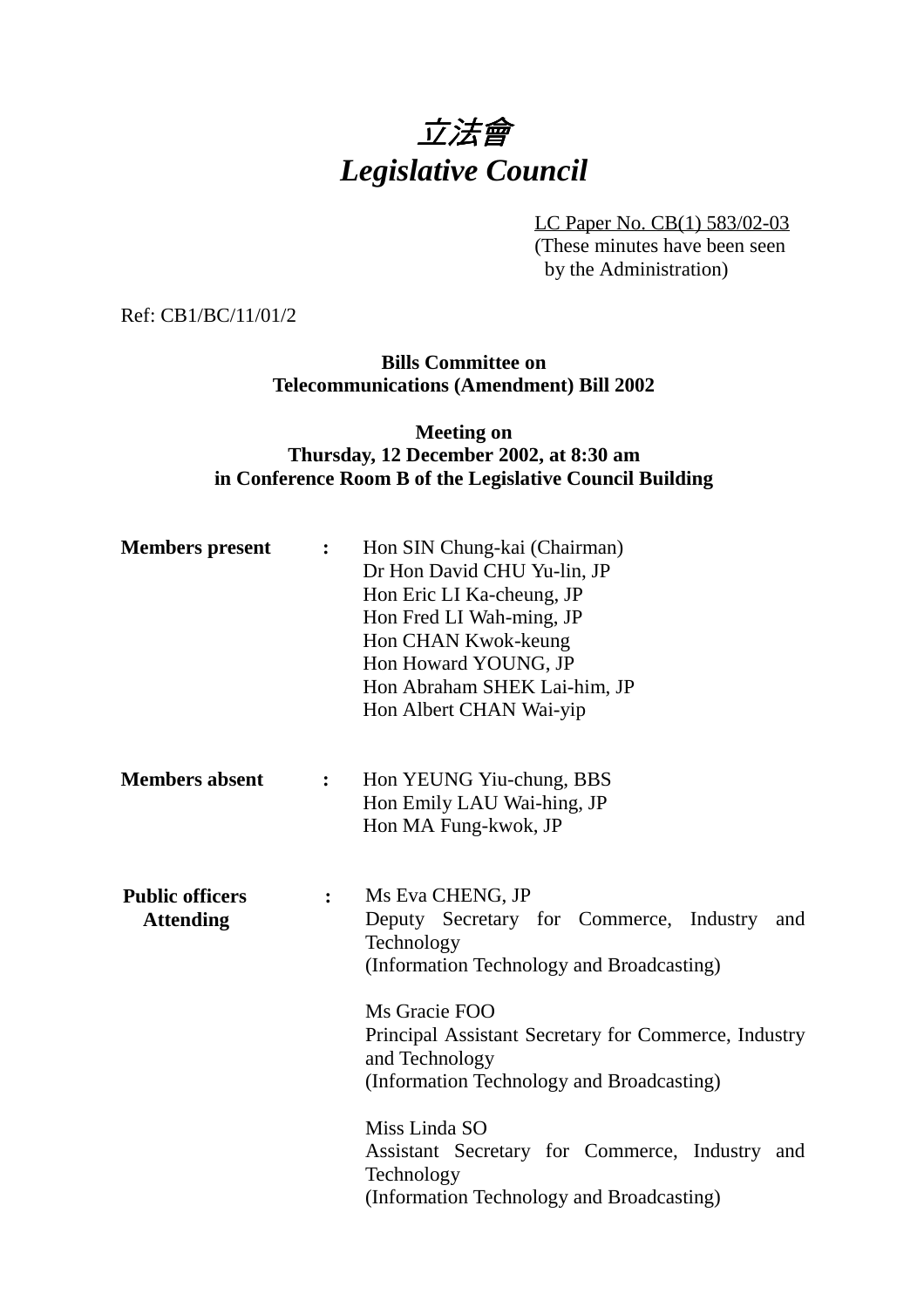| Mr Edward WHITEHORN<br>Head, Competition Affairs Branch, Office of the<br><b>Telecommunications Authority</b> | Mr M H AU, JP<br><b>Deputy Director-General</b><br>of Telecommunications |  |  |  |
|---------------------------------------------------------------------------------------------------------------|--------------------------------------------------------------------------|--|--|--|
|                                                                                                               |                                                                          |  |  |  |
| Mr Michael LAM<br>Senior Government Counsel, Department of Justice                                            |                                                                          |  |  |  |
| <b>Clerk in attendance :</b><br>Miss Polly YEUNG<br>Chief Assistant Secretary (1)3                            |                                                                          |  |  |  |
| <b>Staff in attendance : Miss Connie FUNG</b><br><b>Assistant Legal Adviser 3</b>                             |                                                                          |  |  |  |
| Ms Debbie YAU<br>Senior Assistant Secretary (1)1                                                              |                                                                          |  |  |  |

| I | <b>Meeting with the Administration</b> |                                                                              |
|---|----------------------------------------|------------------------------------------------------------------------------|
|   | LC Paper No. CB(1)499/02-03(01)        | - Information paper on "Further                                              |
|   |                                        | information on regulation<br>of                                              |
|   |                                        | in<br>mergers and acquisitions                                               |
|   |                                        | Telecommunication industry<br>by                                             |
|   |                                        | the Telecommunications                                                       |
|   |                                        | Authority" provided by<br>the                                                |
|   |                                        | Administration in response<br>to                                             |
|   |                                        | members' request at<br>the<br>6 November 2002 meeting.                       |
|   |                                        |                                                                              |
|   | LC Paper No. CB(3)593/01-02            | - The Bill                                                                   |
|   | LC Paper No. $CB(1)2256/01-02(03)$     | - Marked-up copy of the Bill                                                 |
|   | LC Paper No. CB(1)187/02-03(01)        | Summary of deputations' views<br>$\sim$<br>and the Administration's response |

1. The Bills Committee deliberated (Index of proceedings attached at **Appendix**)

Issues which required follow-up actions/consideration by the Administration

2. Members considered the information provided by the Administration on how overseas countries enforced merger and acquisition (M&A) regulation. The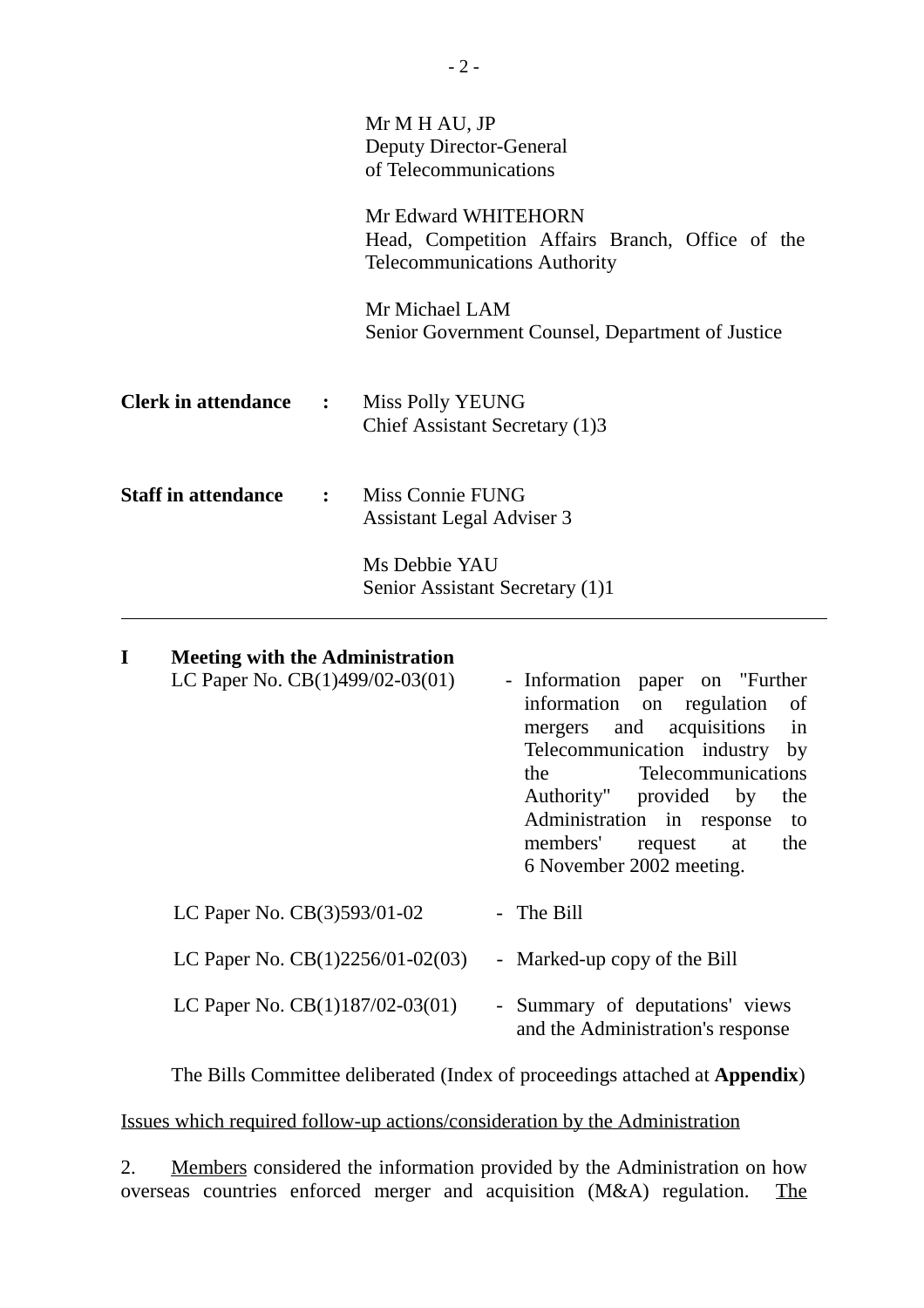Administration reiterated that it would inform members of its key proposals contained in the guidelines on matters to be taken into account in deciding whether a particular M&A activity would substantially lessen competition in a telecommunications market (the Guidelines) outlining, inter alia, the definition of "market" in which competition analysis would be made, the methodology of conducting economic analysis in determining whether there was substantially lessening of competition etc before the next meeting.

#### Clause 3- proposed section 7P(14)

3. The Administration would clarify the intent and operation of the proposed section and further examine the drafting of the proposed provision having regard to similar provisions, if any, in other legislation such as the Securities and Futures Ordinance (Cap. 571).

#### Clause 5 - proposed section 32L

4. The Administration was requested to clarify the scope of "appeal subject matter" in relation to an appeal under section 32N(1) and in relation to an appeal under the proposed section 32N(1A); and whether as currently drafted, the subject matters which could be appealed against under the proposed section 32N(1A) were more restricted than those under section 32N(1). ALA3 was also requested to comment in due course.

#### Clause 6 - proposed section 32N

5. The Administration would move a Committee Stage Amendment to the proposed section 32N such that an appeal to the Telecommunications (Competition Provisions) Appeal Board (the Appeal Board) would suspend the operation of the direction of the TA under proposed section 7P(1) or a decision of the TA under proposed section  $7P(6)(a)$  or (b)(i) or (ii).

#### Dates of next two meetings

6. Members noted that the  $7<sup>th</sup>$  and  $8<sup>th</sup>$  meetings of the Bills Committee would be held on Tuesday 7 January 2003 and 21 January 2003, both at 8:30 am.

#### **II Any other business**

7. There being no other business, the meeting ended at 10:05 am.

Council Business Division 1 Legislative Council Secretariat 27 December 2002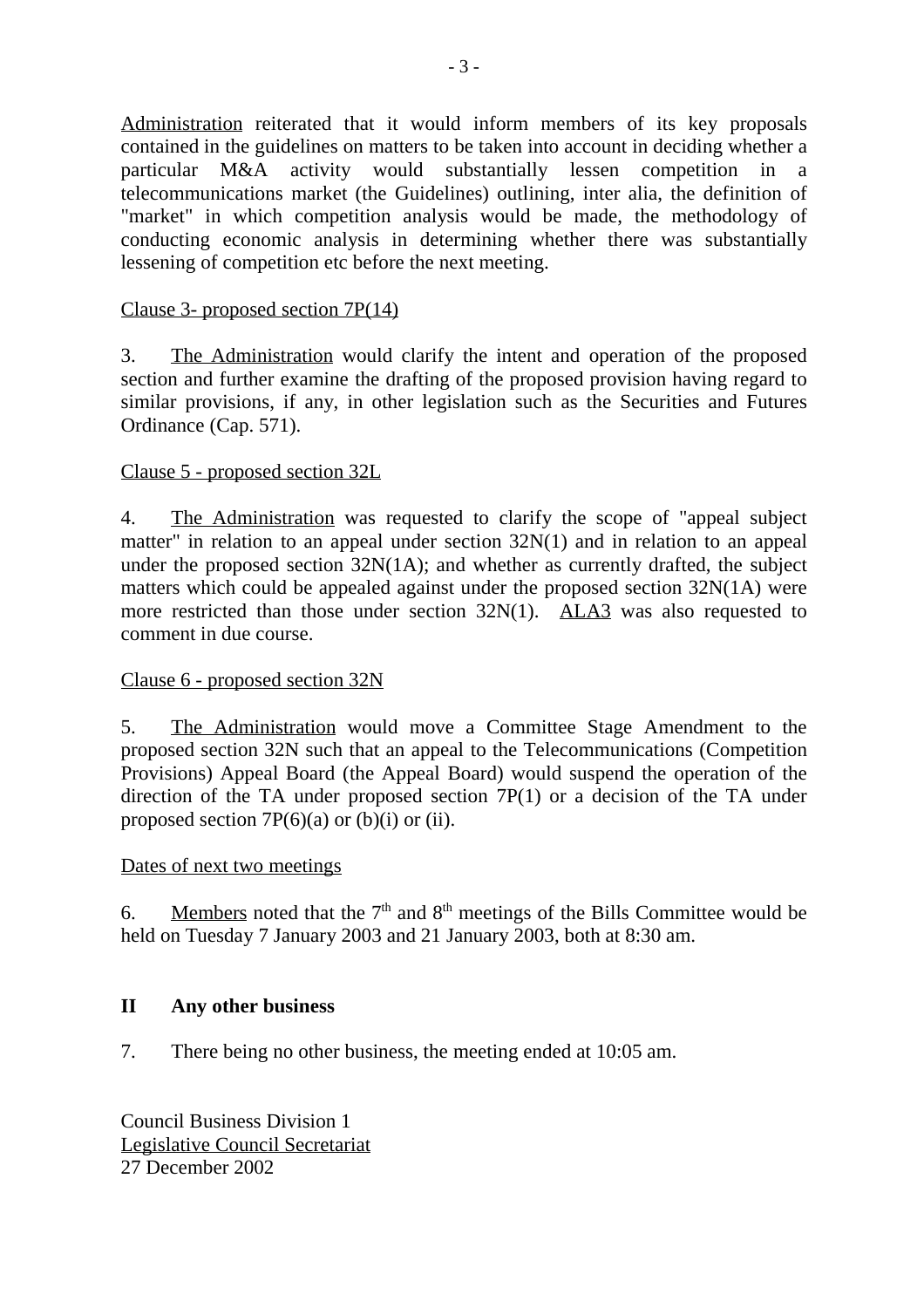### **Proceedings of the meeting of the Bills Committee on Telecommunications (Amendment) Bill 2002 on Thursday, 12 December 2002, at 8:30 am in Conference Room B of the Legislative Council Building**

| <b>Time Marker</b>                 | <b>Speaker</b>                                                                                          | Subject(s)                                                                                                                                                                                                                                                                                                                                                                                                                                                                                                                                                                                                                | <b>Action</b>                                                                                                                                  |
|------------------------------------|---------------------------------------------------------------------------------------------------------|---------------------------------------------------------------------------------------------------------------------------------------------------------------------------------------------------------------------------------------------------------------------------------------------------------------------------------------------------------------------------------------------------------------------------------------------------------------------------------------------------------------------------------------------------------------------------------------------------------------------------|------------------------------------------------------------------------------------------------------------------------------------------------|
|                                    |                                                                                                         |                                                                                                                                                                                                                                                                                                                                                                                                                                                                                                                                                                                                                           | required                                                                                                                                       |
| $000000 - 000154$                  | Chairman                                                                                                | Introductory remarks                                                                                                                                                                                                                                                                                                                                                                                                                                                                                                                                                                                                      |                                                                                                                                                |
| 000155 - 002849                    | Chairman<br>Administration<br>Mr Howard YOUNG<br>Mr Abraham SHEK                                        | (a) Noted the paper on overseas<br>practices in regulating M&A<br>activities. (LC Paper No.<br>$CB(1)499/02-03(01))$<br>(b) The Appeal Board would be<br>empowered to<br>the<br>review<br>merits<br>of<br>TA's<br>decisions/directions, and not<br>just the procedural fairness and<br>lawfulness<br>of<br>the<br>decisions/directions.<br>(c) Proposals in the Guidelines to<br>the definition of<br>include<br>"market" in which competition<br>analysis would be made and<br>the methodology of conducting<br>economic analysis on market<br>competition etc.<br>(d) TA's expertise and integrity in                   | The Admin<br>inform<br>to<br>members of<br>its<br>major<br>proposals<br>contained in<br>the<br>Guidelines<br>before<br>the<br>next<br>meeting. |
| 002850 - 003526<br>003527 - 004547 | Chairman<br>Administration<br>Mr Eric LI<br>Mr Howard YOUNG<br>Chairman<br>Administration<br>Mr Eric LI | handling M&A matters.<br>Clause $3$ - proposed section $7P(12)$<br>(a) Duty on a person to disclose<br>the percentage of voting shares<br>held.<br>Mr Eric LI's comment that the<br>(b)<br>drafting of proposed section<br>$7P(12)(c)$ imposed a very wide<br>duty on the person concerned.<br>Clause 3 - proposed sections<br>$7P(13)$ and $7P(14)$<br>The intent and operation of the<br>proposed section $7P(14)$ and the<br>drafting of the proposed provision<br>having regard to similar provisions,<br>if any, in other legislation such as<br>Securities<br>and<br>the<br><b>Futures</b><br>Ordinance (Cap. 571). | The Admin<br>clarify<br>to<br>and<br>to<br>examine the<br>drafting.                                                                            |
| 004548 - 004614                    | Chairman<br>Administration                                                                              | Clause 4                                                                                                                                                                                                                                                                                                                                                                                                                                                                                                                                                                                                                  |                                                                                                                                                |